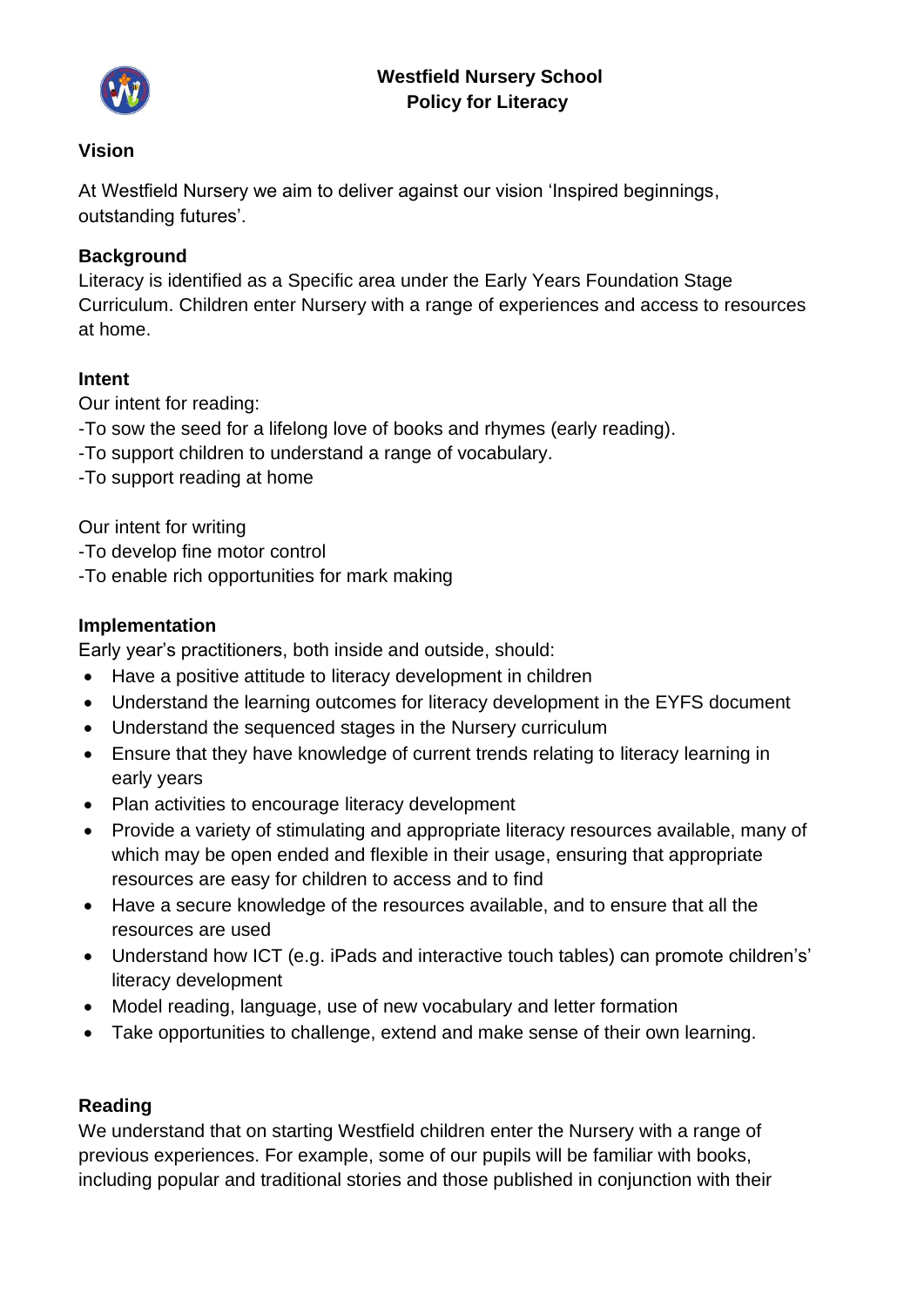favourite television programmes and of the written word around them. They may have had stories read to them at home or in another pre-school setting. Other children will have limited access to books, and we aim to remedy this. We build on these experiences and extend them in order for children to develop a genuine love of books and an interest in the meaning of print. We aim to provide an environment where a variety of books are always available and are presented in an attractive way.

### **Implementation**

Early year's practitioners, both inside and outside, should:

### Reading areas

- Provide attractive welcoming reading areas
- Use picture books (without words) as well as themed story collections and non-fiction books to develop vocabulary
- Use books in dual languages
- Reread stories more than once, share non-fiction books more than once
- Use the Nursery logo books (fast food, high street, favourite television shows etc)
- Use the Nursery child friendly policies

# Large Group Times

- Give children the opportunity during group times to listen, act out and discuss stories, including a wide range of popular and traditional stories to ensure the children have a broad experience of all types of fiction
- Reread stories more than once, share non-fiction books more than once
- Use of story sacks, puppets and props to enable children to re-tell stories and reinforce learning
- Use the Central Bedfordshire's school's library service to supply a range of new books and story sacks

# **Other**

- Support children reading their own names during self-registration
- Support children's understanding of print e.g. by using keywords, pupil voice speech bubbles
- Regularly read in child-initiated work times
- Provide props for story telling during child-initiated work times
- Provide materials for children to make their own books, comics
- Encourage reading at home through home learning challenges
- Encourage families to use the large collection of fiction and non-fiction books in the library (termly library prizes)
- Use World Book Day to stimulate interest in books and reading with children and families (Whenever possible hold a stay and play day to inform parents about how literacy is taught in the Early Years Foundation Stage through the Nursery Curriculum and provide helpful information, signposting and tips to enable parents to support and stimulate their children's learning in this area)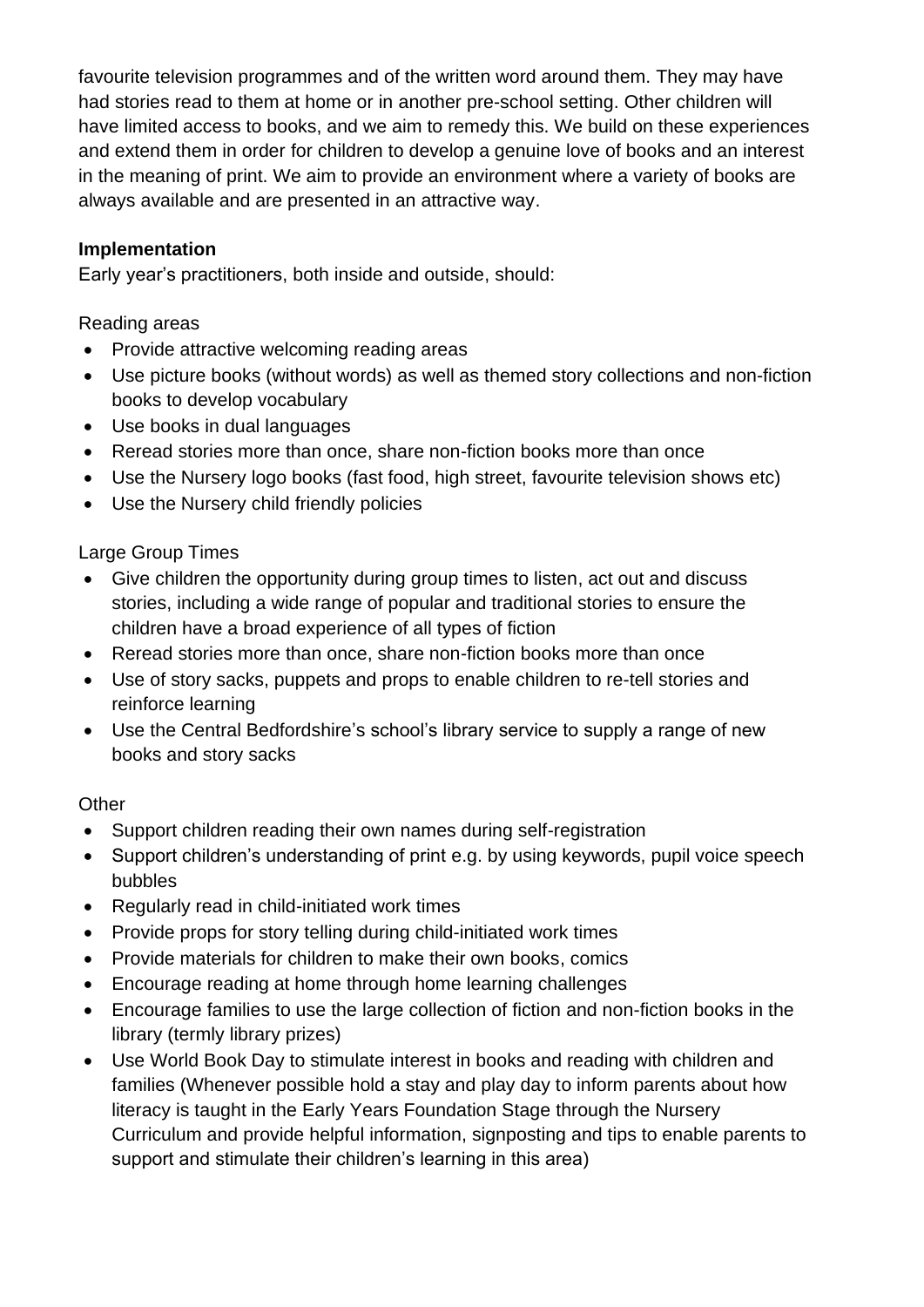• Plan for the librarian to visit, and encourage families to join the library to access books as well as other resources and activities

# Phonics

At Westfield Nursery we aim to develop children's pre-phonic knowledge by teaching a range of aspects in adult led teaching times. They are:

-Listening to and joining in with simple rhymes (2 year olds)

-General sound discrimination: Listening skills- Listens to and identifies a range of environmental sounds inside

-General sound discrimination: Listening skills- Listens to a range of music

- -General sound discrimination: Instrumental Sounds
- -General sound discrimination: Body Percussion
- -Sound reproduction skills: Rhythm
- -Sound reproduction skills: Rhyme
- -Sound reproduction skills: Syllables
- -Sound reproduction skills: Syllable Blending
- -Sound reproduction skills: Alliteration
- -Voice Sounds
- -Oral Blending and Segmenting

-To learn to say a discrete phoneme, recognise and write the letter that represents that phoneme for the letters (s- a- t- i- p- n)

### **Writing**

Children enter Westfield with widely differing writing skills. Whilst a few will have a developed grip and good control with writing implements, beginning to form the letters of their name, some will enjoy making marks on paper, others will not yet be able to hold a pencil effectively. It is therefore vital, that we appreciate each child's previous experiences in order that we develop their early writing accordingly. Children are encouraged to mark make and write whenever possible, on drawings, artwork and during imaginary play etc.

#### **Implementation**

Early year's practitioners, both inside and outside, should:

- Develop hand eye co-ordination through gross and fine motor exercises/ movements such as swinging on a bar, threading, completing puzzles, gluing, painting and using malleable materials. These provide a sound basis for early writing skills
- Encourage children to make marks using a variety of materials e.g. in sand, paint, shaving foam, chalk or with dough etc, eventually working on correct letter formation
- Give opportunities for children to work at large and small scale
- Provide organised mark-making areas stocked with a variety of materials e.g. books, jotters, different sized and textured paper, envelopes, diaries, a variety of pens, pencils, chalks and markers
- Encourage context-based mark making e.g. using emergent writing in role play areas for stories, lists, letters, tickets, cards etc. or writing their name in a card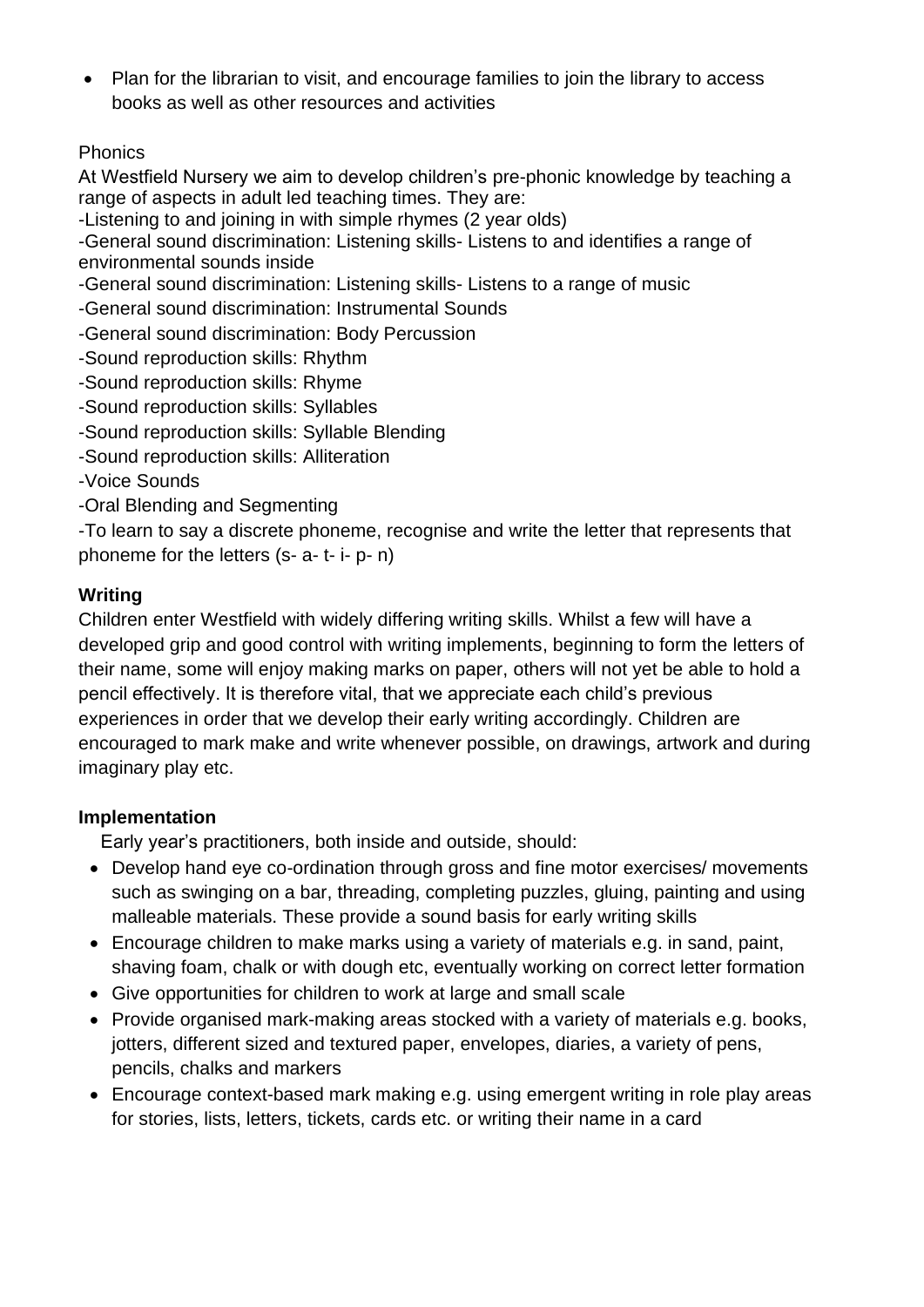- Give children opportunities to contribute to displays by writing their names or captions and labels. This can be done in a variety of ways e.g. emergent writing, adult scribing, copy writing or by using ICT.
- Provide positive encouragement and sensitive treatment in order to progress children from 'drawing' the letters to forming them correctly. Adults should describe how each letter should be formed e.g. 'the letter 'a', around and up, back down and flick' and encourage the child to do the same
- Encourage early attempts at any copywriting sensitively. (Whilst some children enjoy trying to copy adult's scribed writing, others may be discouraged by not producing 'perfect' results.) All attempts should be valued and celebrated
- Include examples of children's mark-making and attempts at early writing as part of children's 'Learning Journey' folders

### **Handwriting**

It is imperative that any intervention in a child's writing is sensitive to prevent the loss of confidence, interest and enthusiasm. A range of strategies can be used to cater for the individualised nature of each child's learning style, and can be taught across the curriculum e.g. with paint, sand, dough etc. We recognise different pen grips: palmer, digital, modified tripod and tripod grip and encourage children to use a tripod grip as they demonstrate they are ready.

### **Roles and Responsibilities**

Overall curriculum lead is Mrs Andrews, lead teacher. Class leaders take responsibility for planning communication and language.

#### **Resources**

The Nursery has a wide collection of books organised by vocabulary theme as well as big books and story sacks in the resource's cupboard. There is a well-stocked lending library open to families. There are a range of mark making resources in the hot cupboard. Resources are rotated regularly to ensure children remain engaged. Children/staff should be encouraged to share in the responsibility of the equipment and have clear expectations with regard to storage, use and care. It is everyone's responsibility to ensure that all resources are kept in good working order, returned complete and are appropriate for the children's stage of development.

# **Safety**

Staff will ensure all resources that are put out are safe and useable for children, staff will also ensure that the outside and inside area is checked during the morning health and safety check.

# **Equal Opportunities**

All practitioners must have high expectations of what the children can achieve regardless of gender, ability, race or cultural/ social backgrounds.

#### **Interventions**